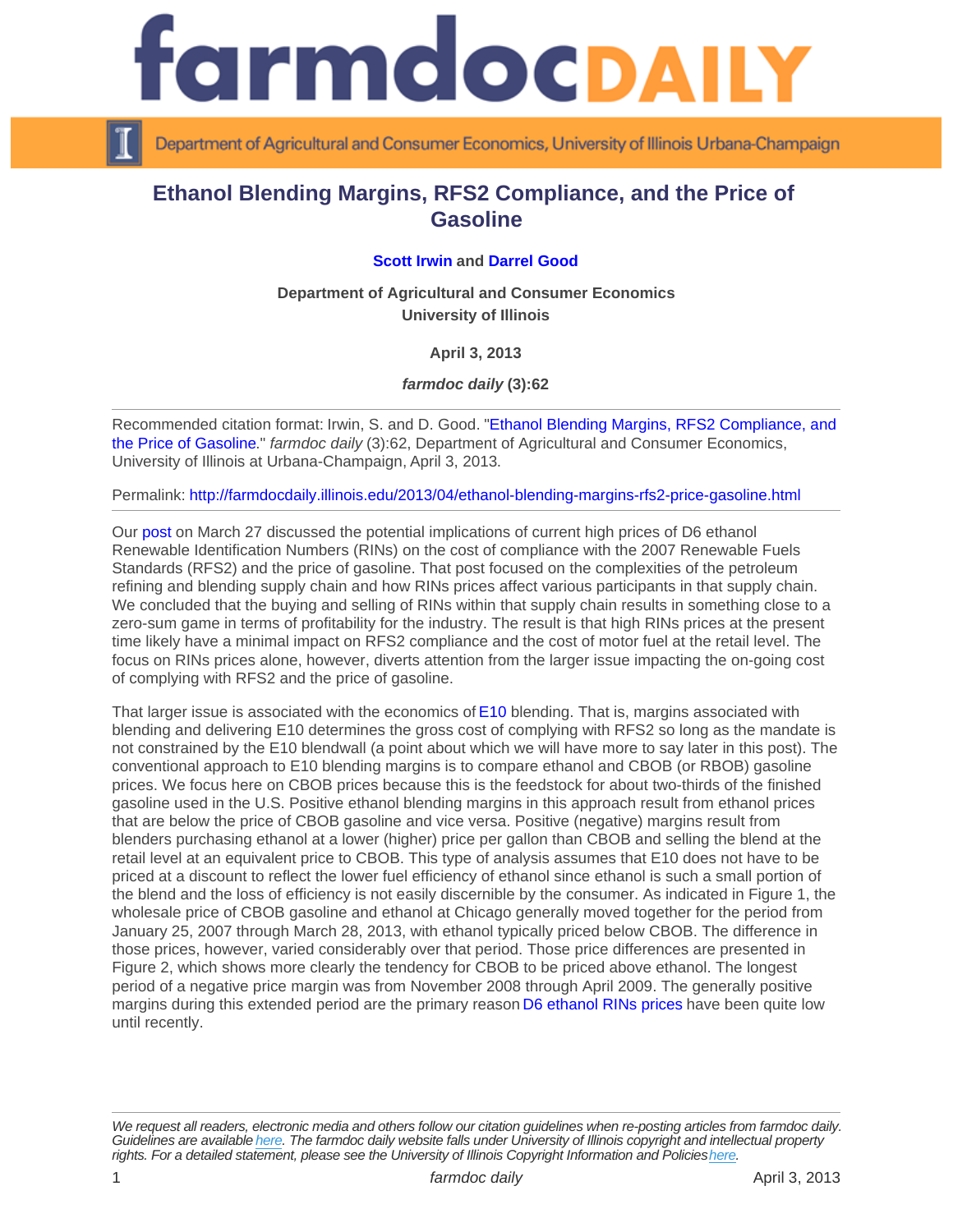



Those margins can be used to approximate the magnitude of annual and total E10 blending margins over the six-year period from 2007 through 2012. Those margins are simply calculated as the average difference between CBOB and ethanol prices for the calendar year multiplied by the amount of ethanol blended into the domestic fuel supply during the year. The calculation implicitly assumes that all ethanol was consumed as an E10 blend; although very small quantities were actually consumed in E85 blends. The results of those calculations are presented in Table 1. This approach to calculating ethanol blending margins suggests that average annual blending margins were positive in five of the past six years and that blending margins totaled nearly \$14.8 billion for the entire period. If one allocates the \$14.8 billion to total E10 consumption in the U.S., the total margin is equivalent to just over \$0.02 per gallon of E10 blended during the period. We can think of this 2 cents per gallon as a rough estimate of the gross benefit per gallon of gasoline to obligated parties under RFS2 over 2007-2012 that could have been passed on to consumers in the form of lower retail gasoline prices. The estimate of 2 cents per gallon is an estimate of the gross benefit because we have not considered other types of costs associated with RFS2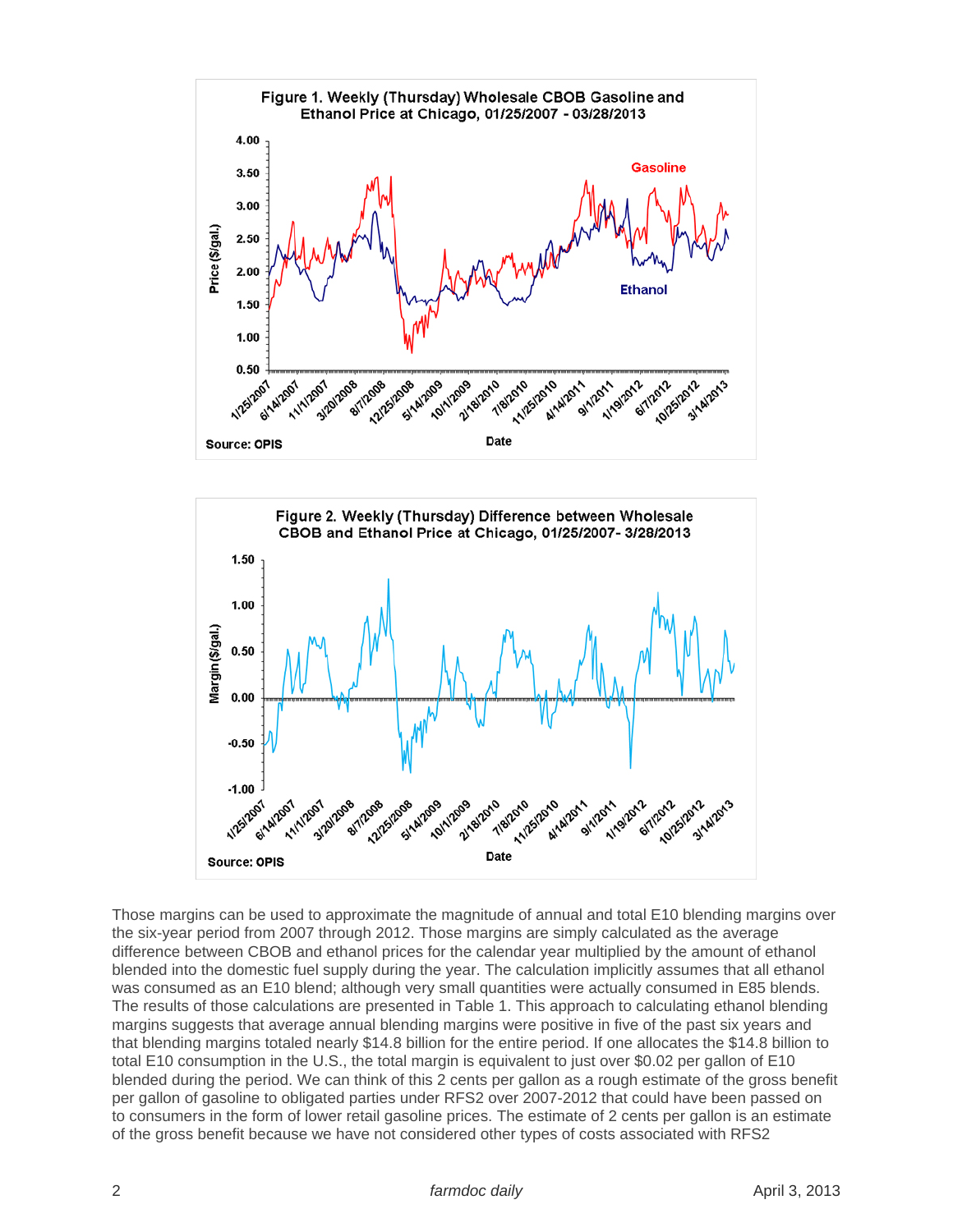compliance, such as infrastructure, transportation, marketing, and administrative costs. These costs could have been substantial and offset much if not all of the positive blending margins. While this certainly could have been the case, the important point with regard to present policy debates about RFS2 is that there were substantial blending margins to offset these costs. In addition, there are two other issues that impact blending margin calculations.

First, it could also be argued that the blending margins were even larger than estimated above due to the advantage of ethanol over other alternatives for enhancing octane in the motor fuel supply. For example, an [analysis by the U.S. Department of Energy](http://www.regulations.gov/#!documentDetail;D=EPA-HQ-OAR-2012-0632-2544) in November 2012 calculated a "break-even price of ethanol, above which it is more economic for the refiner to reduce ethanol volumes and alternatively produce more octane within the refinery." That analysis indicates that the breakeven ethanol price is about 10 percent higher than the price of CBOB gasoline. That is, if the price of ethanol is less than 110 percent of the price of CBOB gasoline, there are positive economic returns to blending E10 for octane enhancement rather than producing more octane from other petroleum processes in the refinery. Figure 3 shows the ratio of wholesale ethanol and CBOB price at Chicago over the period January 25, 2007 through March 28, 2013. As expected based on Figure 2, the ratio was much less than 110 percent for most of the period. If blending margins were calculated as 110 percent of CBOB prices minus ethanol prices, the average blending margin during the period would be calculated at nearly \$0.04 per gallon of E10, or a total of \$26.9 billion.

Second, there is the issue of the magnitude of the subsidies for ethanol production and blending that were available during that period. The most important of those subsidies was the Volumetric Ethanol [Excise Tax Credit \(VEETC\)](http://www.farmdoc.illinois.edu/policy/apbr/apbr_10_01/apbr_10_01.pdf) that was available to obligated parties. That tax credit was \$0.51 per gallon of ethanol blended in 2007 and 2008 and \$0.45 per gallon in 2010 and 2011. The credit was not available in 2012. There is no public record of the actual claims for VEETC, but about 53 billion gallons were eligible